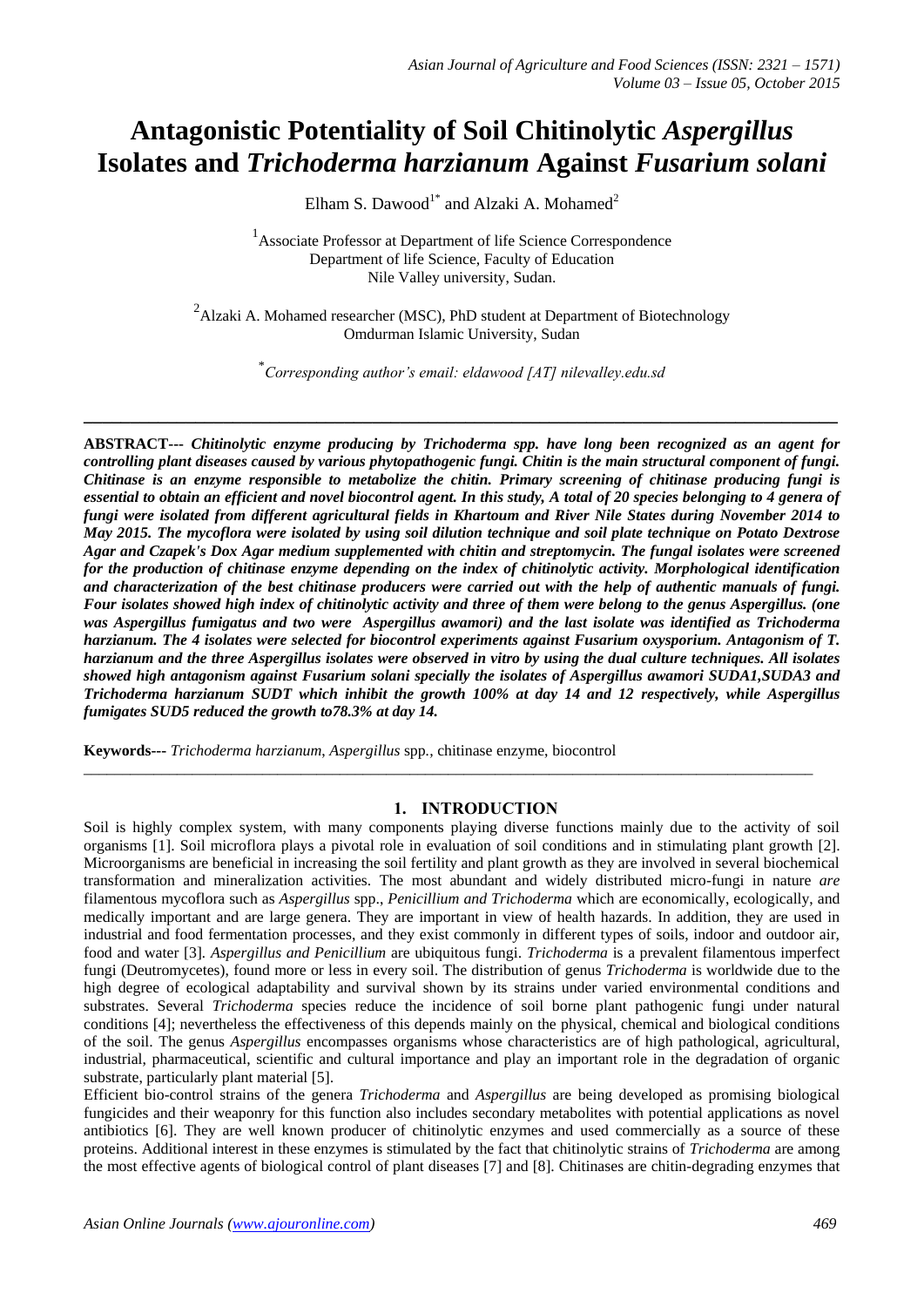hydrolyze the β -1, 4- glycosidic bonds between the N-acetyl glucosamine residues of chitin and are widely distributed in nature [9].

The objectives of this study was isolation and screening of soil chitinolytic mycoflora. Selection the best chitinase producers for potential biocontrol of *Fusarium oxysporium.*

## **2. MATERIALS AND METHODS**

**Isolation of Soil mycoflora:** Dilution plate technique described by [10] was used for the isolation of fungi from various soil samples collected in agricultural crop fields at different locations in Khartoum and River Nile States. Ten grams of soil samples were suspended in 90 ml of distilled water (in Erlenmeyer glass flask), then mix by using wrist action shaker for one hour at 120 rpm. The flasks were shaken thoroughly in order to get uniform distribution of the soil. The soil suspensions were diluted in 10 fold increment from 10<sup>-3</sup> to 10<sup>-5</sup>. One ml of soil sample suspension from each serial dilution was added on to different melted, cooled media namely Potato Dextrose Agar (PDA) which contained ; dextrose 20 g; agar 20 g; distilled water 1L [11], Czapek's Dox Agar (CZA) contained sucrose 30g; NaNO**<sup>3</sup>** 2 g; K**2**HPO**<sup>4</sup>** 1g; MgSO**4**+7H**2**O 0.5 g; KCl 0.5 g; FeSO**4**7H**2**O 0.01g; agar 15 g; and distilled water 1L [12] and Sabouraud's Dextrose Agar (SDA) composed of glucose 40g; peptone 10g; agar 15g; and distilled water 1L [13], supplemented with 1% streptomycin (1gram of streptomycin was mixed thoroughly in 100 ml of sterilized distilled water). The pH of the culture media was maintained at pH 5.5 being optimal for the growth and sporulation in a majority of fungi. Each culture media was prepared in a liter of distilled water and autoclaved at 120<sup>o</sup>C at 15 psi for 20 min. 1% Streptomycin was used as an antibiotic for the restrain of bacterial growth.

### **Screening of Fungal Isolates for its chitinolytic enzyme overproducing activity**

The fungal isolates were screened for chitinolytic activity, by using the method of [14], using Chitinase detection medium (all amounts are per liter) 4.5 g of colloidal chitin, 0.3 gm of MgSO**4**. 7H**2**O, 3.0 g of NH**4**SO4, 2.0 g KH2PO4, 1 g of citric acid monohydrate, 15 g agar, 0.15 g bromocresol purple and 200 μl of tween-80), pH was adjusted to 4.7 and then autoclaved at 121°C for 15 min. Selection of the isolates depend on the index of chitinolytic activity of the clear zone formed due to chitin hydrolysis. The fungal isolates producing clear zone over 1.0 cm alone were selected for further study. The index of chitinollytic activity was determined according to the following formula:-

#### **Index of chitinolytic activity = Average diameter of the clear zone – Average diameter of the colony**

#### **Average diameter of the colony**

**Identification of Soil mycoflora:** Identification of the soil isolates were made with help of the relevant literature [15]. Fungal morphology was studied macroscopically which included the colony diameter, colony texture and colony colour (upper and lower surfaces). Microscopic features of mycelium including conidial heads, conidiophores, conidia and the vesicles for the identification of isolates of *Aspergillus* mycoflora. All the four isolates were cultured on Potato Dextrose Agar (PDA), Czapek's Dox Agar(CZA) and Sabouraud's Dextrose Agar (SDA).

### *In vitro* **evaluation of fungal antagonism:**

A dual culture method was carried out using the best four chitinolytic producers (two were *Aspergillus awamori*, one was *A. fumigates*, and the last one was *Trichoderma harizanum*.) Each chitinolytic isolate was streaked onto PDA agar plate supplemented with 1% chitin. A number of sterilized Petri dishes were poured with PDA medium, each containing 3 replicates. 5 mm. disc from 4 days old culture of *Fusarium solani* was placed on the center of the Petri dishes and then a loop full of suspension culture of each one of the four tested isolates was streaked at a distance of 3 mm. from inoculum. The control Petri dishes were inoculated with the *Fusarium solani* only and the experiment was conducted for 14 days. Colony diameter of the pathogenic isolate was measured on both control and dual culture plates and the percentage of growth inhibition was calculated starting from day 6 as describe by [16].

### **3. RESULTS**

A total of 20 fungal genera and species were isolated from different soil samples obtained from five locations in Khartoum and River Nile States. The isolated mycoflora were screened for the production of chitinase enzyme depending on the index of chitinolytic activity which was carried out by measuring the diameter of the clear zone on agar chitin media. 10 isolates out of 20 showed positive results and four isolates recorded high index of chitinolytic activity, ranged from 1.5 -2.5 cm and were designates as SUDA1, SUDA3, SUDA5 and SUDT (Table 1). The best four isolates were selected for further investigation and were identified morphologically by using macroscopic and microscopic methods which revealed that all the isolates belonged to two genera, *Trichoderma* and *Aspergillus* spp.(Table 2).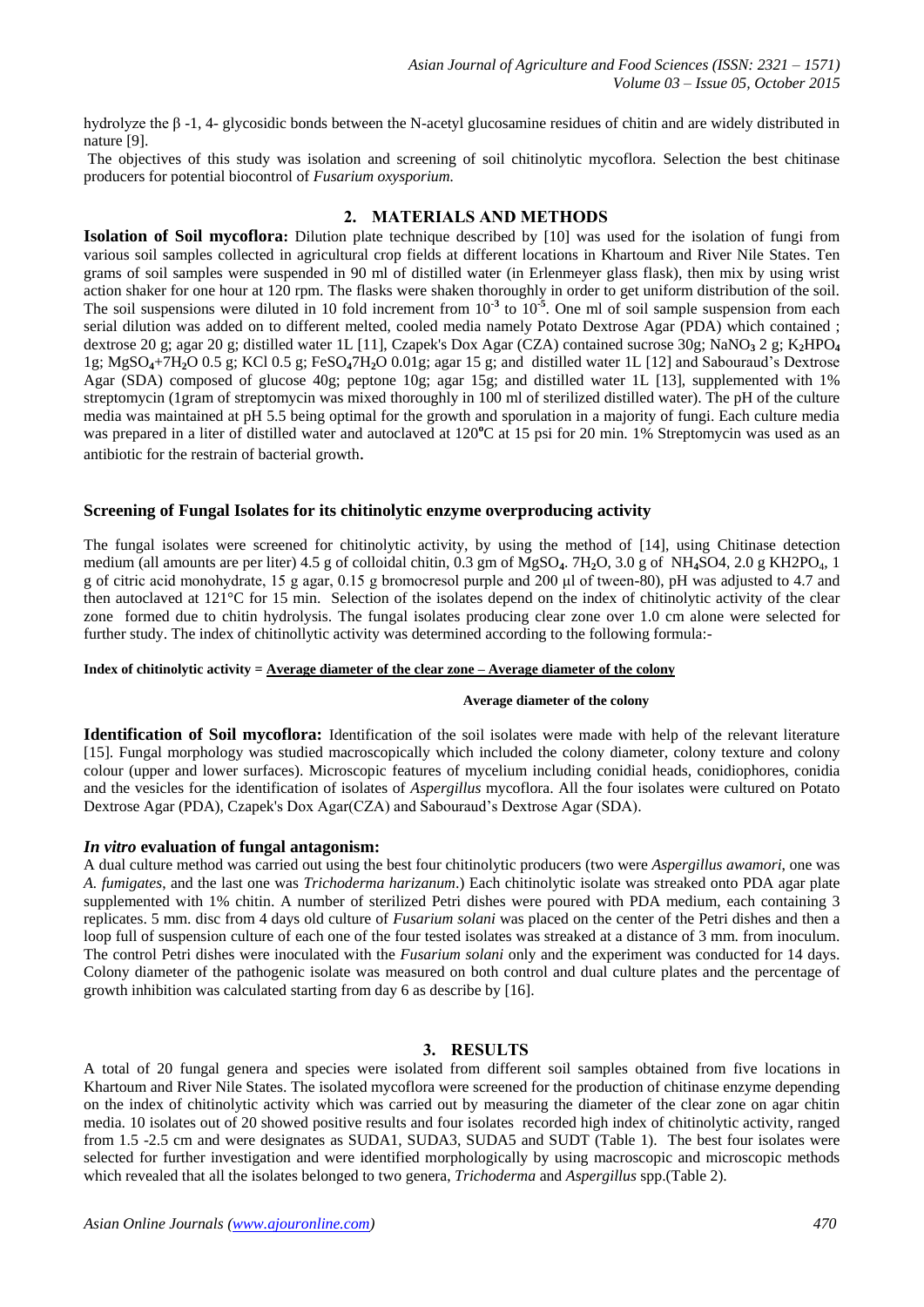Antifungal activity of the four isolates (*Aspergillus* SUDA1 and SUDA3*, A.* SUDA5 and *Trichoderma* SUDT) were tested against *Fusarium solani*, (Table 3a, 3b and plate1). The diameter of the pathogenic fungal colony was measured, starting from day six of inoculation till day 14 and the percentage of growth reduction was calculated. It was clear that the growth of *Fusarium solani* was inhibited completely (100%) by *Trichoderma* SUDT, *and isolates of Aspergillus* SUD1 and *A*.SUD3 at day 12 and 14 respectively, while the isolate of *Aspergillus* SUDA5 reduced the growth up to 78.3% at day 14. Plate 1(a) and 1(b) showed complete disappearance of *Fusarium solani* colony at the center of the petri dish and this was due to 100% of growth inhibition caused by *Aspergillus* isolates and *Trichoderma*.

|  |  |  |  |  |  |  |  | Table (1): Screening of Fungal Isolates for the Production of Chitinolytic Enzymes |
|--|--|--|--|--|--|--|--|------------------------------------------------------------------------------------|
|--|--|--|--|--|--|--|--|------------------------------------------------------------------------------------|

| Serial no. | <b>Fungal Isolates</b> | Source                   | Index of Chitinolytic<br>Activity (in cm.) |
|------------|------------------------|--------------------------|--------------------------------------------|
|            | SUD A1                 | Khartoum state - Soba    | 2.5                                        |
| 3          | SUDA3                  | Khartoum state - Kafurey | 2.2                                        |
| 5          | SUDA5                  | Khartoum state-Alkadaro  | 1.5                                        |
| 8          | <b>SUDT</b>            | River Nile state- Hudiba | 2.4                                        |

**Table (2):** Macro and microscopic features of different fungal genera and species isolated from various agricultural fields at different locations in Khartoum and River Nile States

| Fungal<br>isolates    | Name of species                 |              | Morphological features         | Microscopic<br>observations                                    |                                  |                                                                                                                                                                                      |
|-----------------------|---------------------------------|--------------|--------------------------------|----------------------------------------------------------------|----------------------------------|--------------------------------------------------------------------------------------------------------------------------------------------------------------------------------------|
|                       |                                 | Diam<br>(cm) | Texture                        | Upper<br>surface                                               | Lower<br>surface                 | Conidiophores/<br>conidia/vesicles                                                                                                                                                   |
| SUDA1<br>and<br>SUDA3 | Aspergillus<br>awamori          | 5            | Radially<br>furrowed,to<br>ugh | brown to<br>dark<br>chocolate                                  | reddish<br>brown                 | Conidial heads globose<br>loosely radiate.<br>Conidiophores coloured<br>in terminal<br>areas. Phialides biseriate.<br>Conidia globose.<br>Vesicles globose, light<br>brown in colour |
| SUDA5                 | Aspergillus<br>fumigatus        | 6            | Velvety to<br>floccose         | Dull blue<br>green                                             | colourles<br>S                   | Conidial heads<br>columnar, compact,<br>often<br>densely crowded.<br>Conidiophores short,<br>smooth, light green.<br>Phialides uniseriate.<br>Conidia globose.                       |
| <b>SUDT</b>           | <b>Trichoderma</b><br>harzianum | 9.5          | Velvety                        | Floccose,<br>compact,<br>whitish<br>green-<br>bright<br>green. | Colorless<br>to<br>drab<br>color | Conidia Moderate,<br>compact, yellow- pale<br>green. Smooth,<br>subglobose.<br>Conidiophores Much<br>branched, form loose<br>tufts which arise in<br>ring like zone.                 |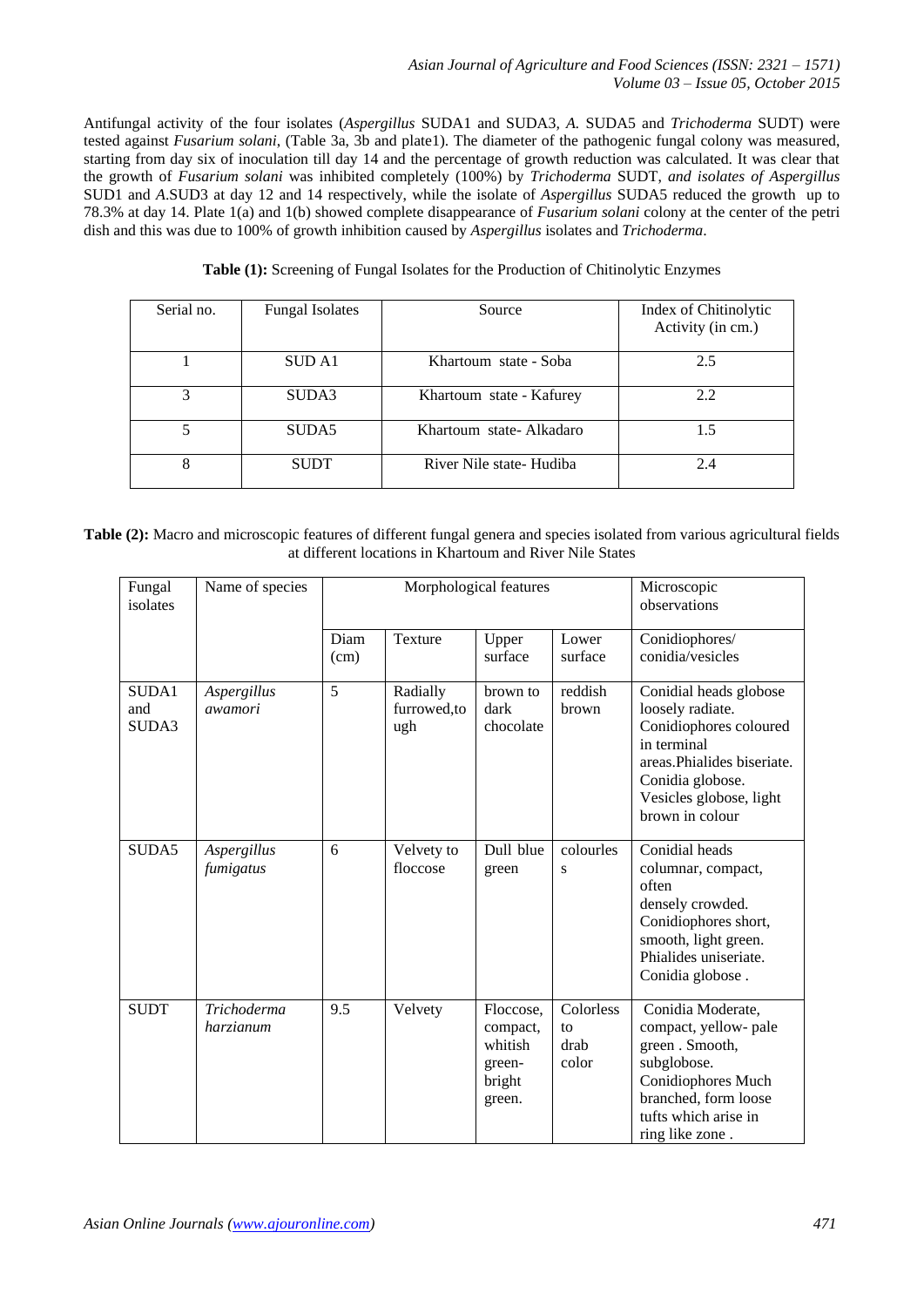| Aspergillus awamori and<br>A. fumigates isolates | <b>Day</b>              | Fusarium solani colony<br>diameter length in<br>single culture.(control)<br>cm. | Fusarium solani<br>colony diameter length<br>in dual culture (cm.) | <b>Reduction percentage of</b><br>colony diameter (%) |
|--------------------------------------------------|-------------------------|---------------------------------------------------------------------------------|--------------------------------------------------------------------|-------------------------------------------------------|
|                                                  | $\overline{\mathbf{4}}$ | 7.6                                                                             | 2.7                                                                |                                                       |
|                                                  | $\boldsymbol{6}$        | $\bf 8$                                                                         | 2.3                                                                | 14.8                                                  |
|                                                  | 8                       | 8.7                                                                             | $\mathbf{2}$                                                       | 25.9                                                  |
| ${\bf S} {\bf U} {\bf D} {\bf A} {\bf 1}$        | ${\bf 10}$              | $\boldsymbol{9}$                                                                | 1.2                                                                | 55.6                                                  |
|                                                  | 12                      | $\boldsymbol{9}$                                                                | 0.5                                                                | 81.5                                                  |
|                                                  | 14                      | $\boldsymbol{9}$                                                                | Zero                                                               | 100                                                   |
|                                                  |                         |                                                                                 |                                                                    |                                                       |
|                                                  | $\overline{\mathbf{4}}$ | 7.6                                                                             | 2.7                                                                |                                                       |
|                                                  | $\boldsymbol{6}$        | $\bf 8$                                                                         | $1.5\,$                                                            | 44.4                                                  |
| SUDA3                                            | $\bf 8$                 | 8.7                                                                             | $1.1\,$                                                            | 59.3                                                  |
|                                                  | ${\bf 10}$              | $\boldsymbol{9}$                                                                | $\bf 0.8$                                                          | 70.4                                                  |
|                                                  | 12                      | $\boldsymbol{9}$                                                                | 0.4                                                                | 85.2                                                  |
|                                                  | 14                      | $\boldsymbol{9}$                                                                | Zero                                                               | 100                                                   |
|                                                  | $\overline{\mathbf{4}}$ | 7.6                                                                             | 2.3                                                                |                                                       |
|                                                  | $\boldsymbol{6}$        | $\bf 8$                                                                         | 2.1                                                                | $\boldsymbol{9}$                                      |
|                                                  | $\bf 8$                 | 8.7                                                                             | 1.9                                                                | 17.4                                                  |
| ${\bf SUDA5}$                                    | 10                      | $\boldsymbol{9}$                                                                | $1.5\,$                                                            | 34.8                                                  |
|                                                  | 12                      | $\boldsymbol{9}$                                                                | 1.2                                                                | 47.8                                                  |
|                                                  | ${\bf 14}$              | $\boldsymbol{9}$                                                                | 0.5                                                                | 78.3                                                  |

**Table (3 a):** Effect of different isolates of *Aspergillus awamori* and *A.fumigatus* on the growth of *Fusarium solani*

# **Table (3b):** Effect of *Trichoderma harzianum* on the growth of *Fusarium oxysporium*

| Trichoderma harzianum<br>isolate | Day            | Fusarium solani<br>colony diameter<br>length in single<br>culture.<br>(Control) cm | Fusarium solani<br>colony diameter<br>length in dual<br>culture (cm.) | Reduction<br>percentage of<br>colony diameter<br>$(\% )$ |
|----------------------------------|----------------|------------------------------------------------------------------------------------|-----------------------------------------------------------------------|----------------------------------------------------------|
|                                  | $\overline{4}$ | 7.6                                                                                | 2.7                                                                   |                                                          |
|                                  | 6              | 8                                                                                  | 1.1                                                                   | 59.3                                                     |
|                                  | 8              | 8.7                                                                                | 0.8                                                                   | 70.4                                                     |
| <b>SUDT</b>                      | 10             | 9                                                                                  | 0.4                                                                   | 85.2                                                     |
|                                  | 12             | 9                                                                                  | Zero                                                                  | 100                                                      |
|                                  | 14             | 9                                                                                  | zero                                                                  | 100                                                      |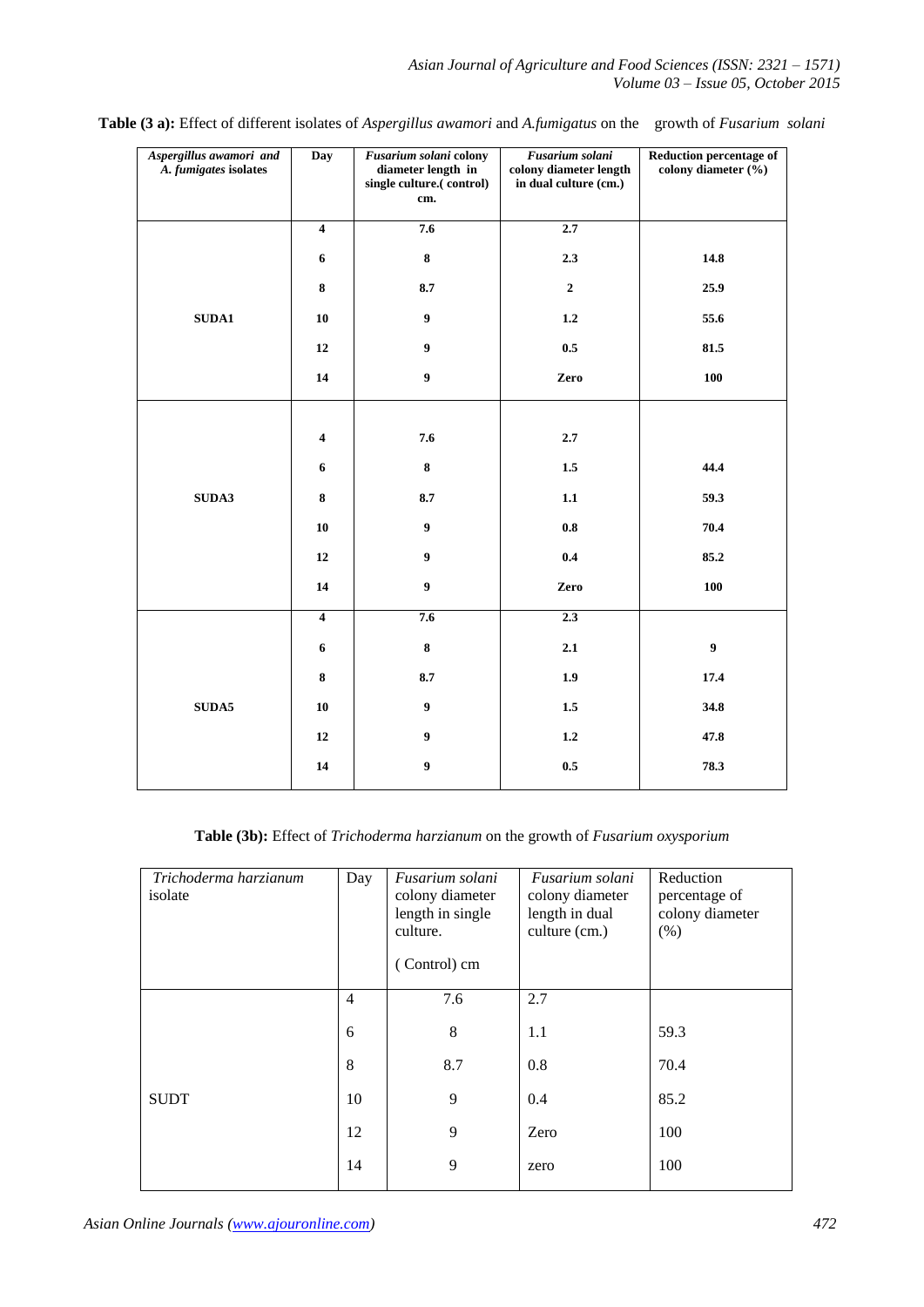

**Plate 1:** Antagonistic effect of different species of *Aspergillus* and *Trichoderma harzinaum* on the growth of *Fusarium solani*

1 (a) A: dual culture of *Aspergillus awamori* and *Fusarium solani* B: control single culture of *Fusarium solani*.

1(b): A. dual culture of *Trichoderma harzianum* and *Fusarium solani* B. control single culture of *Fusarium solani*.

#### **4. DISCUSSION**

In this study survey and screening of chitinolytic soil fungi were carried out at Khartoum and River Nile states. Strong chitinolytic activity was detected by the appearance of a large clear zone around the fungal isolate on the agar chitin plates and this indicated their high ability to degrade and to utilize the crude chitin. Four isolates recorded high index of chitinolytic activity range from 1.5 -2.5 cm. were selected for further investigation, Regarding this, eight chitinolytic fungi ( *Trichoderma viride*, *Chaetomium*, *Aspergillus fumigatus* ,*Cephalosporium* and three species of *Fusarium*) were isolated from agriculture soil in Al-Madinah Al-Munawarah, Saudi Arabia [17]**.** Morphological characterizations of the selected isolates revealed that two isolates were *Aspergillus awamori*, one was *A. fumigatus* and the fourth isolate was *Trichoderma harzianum* as described by [18] and [19] for *Aspergillus* spp. and [19] for *Trichoderma* sp. respectively**.**  Biocontrol results showed high efficacy of *Trichoderma harzianum* SUDT and *Aspergillus awamori* SUD1 and SUD3 which inhibited the growth of *Fusarium solani* completely (100%) at day 12 and 14 respectively, while the isolate of *Aspergillus fumigatus* SUDA5 reduced the growth up to 78.3% at day 14**.** Similar results were obtained by many researchers such as [20], who found positive potential efficacy of *Aspergillus awamori*, *A. fumigatus and Trichoderma harzianum* against many pathogenic fungi. Also in India Deepak [21] recorded positive antagonistic effect of several fungal genera and species such as *Trichoderma viride, Trichoderma harzianum, Aspergillus niger, Aspergillus fumigates and Aspergillus flavus* on the growth of two cumin fungal pathogens under *in vitro* and field conditions.

### **5. CONCLUSIONS**

The high index of chitinolytic enzyme activity produced by isolates of *Trichoderma harzianum* and *Aspergillus* spp*.* prooved that these mycoflora were good and rich sources of chitinase enzyme. Biocontrol results showed the efficacy of these fungal isolates as biocontrol agents against pathogenic fungi.

# **6. REFERENCES**

[1] CN. Chiang, and B. Soudi Biologie du sol et cycles biogéochimiques. In: El Hassani TA. and Persoon E (Eds),AgronomieModerne, Bases physiologiques et agronomiques de la production végétale, pp. 85–118 1994.

[2] S. Kiran, B. Jaishree and VA. Sobha. *J. Soil Bio. Eco.* vol.19, pp.11-14, 1999.

[3] A. Asan. *Aspergillus, Penicillium* and related species from Turkey, *Mycot.* vol.89, pp.155-157, 2004.

[4] Y. Elad, I. Chet, P. Boyle and Y. Henis. Parasitism of *Trichoderma* spp. on *Rhizoctonia* and *Sclerotium rolfsii*scanning electron microscopy and fluorescence microscopy. *Phyto.* vol.73, pp.85-88.

[5] E. Bignell. *Aspergillus*: molecular biology and genomics. Caister Academic Press. 2010

[6] S . André, S .Monika. Biology and biotechnology of Trichoderma. *App Microbio.Biotech.* vol. 87, pp.787–799, 2010.

[7] F. Vinale, EL. Ghisalberti, K .Sivasithamparam, R. Marra, A .Ritieni, R .Ferracane, S .Woo and M. Lorito .Factors affecting the production of *Trichoderma harzianum* secondary metabolites during the interaction with different plant pathogens. *Lett. App.Micro.* vol.48, pp.705-711, 2009.

[8] M .Karlsson, K .Ihrmark, N .Asmail, W .Ubhayasekera, P .Melin and J .Stenlid. Comparative molecular evolution of Trichoderma chitinases in response to mycoparasitic Interactions*. Evol. Bioinf*. vol. 6, pp.1–26, 2010.